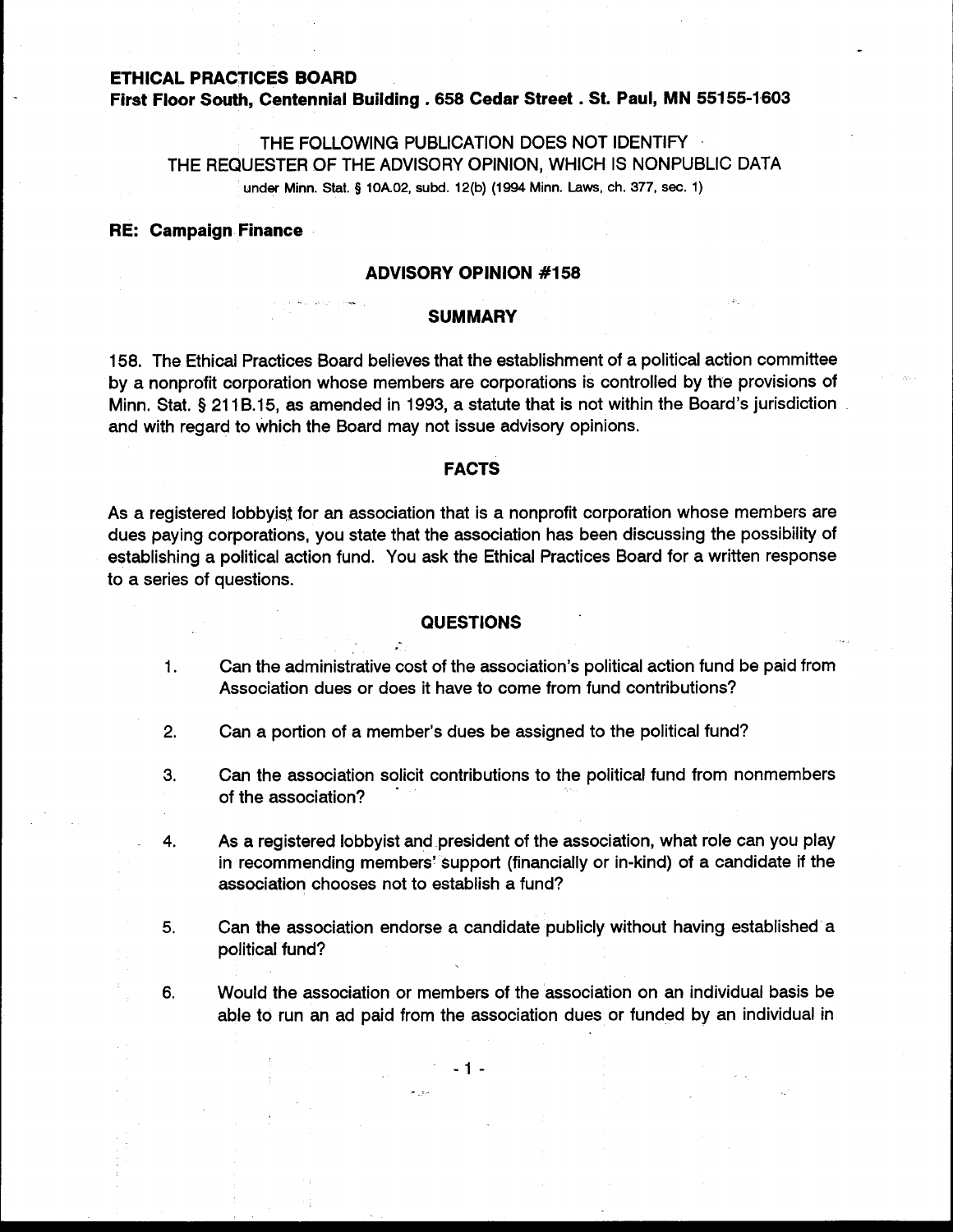support or opposition of a candidate when it is without the candidate's knowledge prior to the act?

### **OPINION**

The Board believes that the questions presented are controlled by the provisions of Minn. Stat. § 211B.15, as amended in 1993, a statute that is not within the Board's jurisdiction and with regard to which the Board may not issue advisory opinions. See copy of Minn. Stat. § 211B.15 attached.

**Issued:**  $Q - 15 - 1994$ 

Holabar

John L. Holahan, Jr., Chair **Ethical Practices Board** 

# PERTINENT STATUTES

Minn, Stat. § 211B.15 CORPORATE POLITICAL CONTRIBUTIONS.

Subdivision 1. Definitions. For purposes of this section, "corporation" means:

(1) a corporation organized for profit that does business in this state;

(2) a nonprofit corporation that carries out activities in this state; or

(3) a limited liability company formed under chapter 322B, or under similar laws of another state, that does business in this state.

Subd. 2. Prohibited contributions. A corporation may not make a contribution or offer or agree to make a contribution, directly or indirectly, of any money, property, free services of its officers, employees, or members, or thing of monetary value to a major political party, organization, committee, or individual to promote or defeat the candidacy of an individual for nomination, election, or appointment to a political office. For the purpose of this subdivision, "contribution" includes an expenditure to promote or defeat the election or nomination of a candidate to a political office that is made with the authorization or expressed or implied consent of, or in cooperation or concert with, or at the request or suggestion of, a candidate or committee established to support or oppose a candidate.

Subd. 3. Independent expenditures. A corporation may not make an independent expenditure or offer or agree to make an independent expenditure to promote or defeat the candidacy of an individual for nomination, election, or appointment to a political office. For the purpose of this subdivision, "independent expenditure" means an expenditure that is not made with the authorization or expressed or implied consent of, or in cooperation or concert with, or at the request or suggestion of, a candidate or committee established to support or oppose a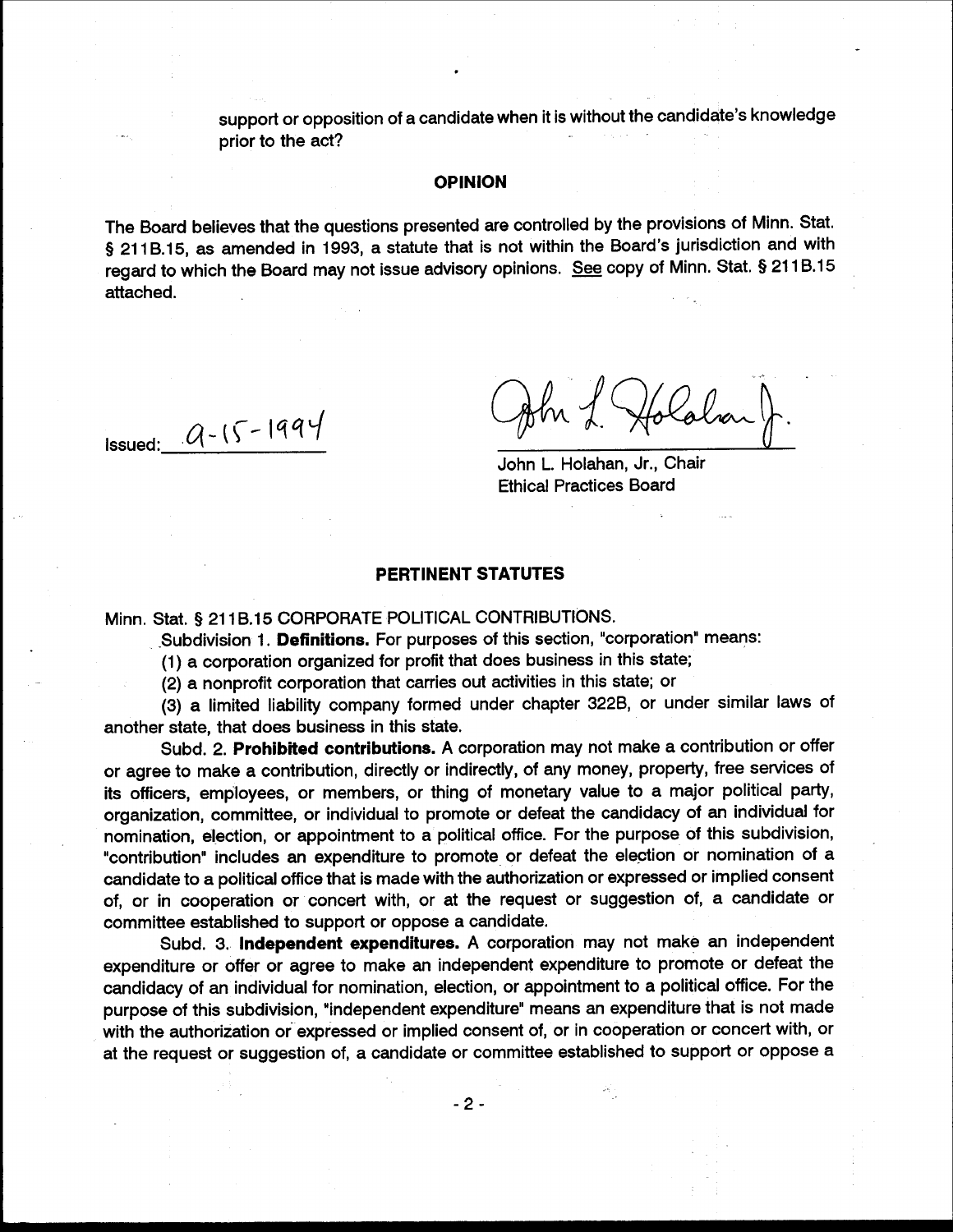candidate.

Subd. 4. Ballot question. A corporation may make contributions or expenditures to promote or defeat a ballot question, to qualify a question for placement on the ballot unless otherwise prohibited by law, or to express its views on issues of public concern. A corporation may not make a contribution to a candidate for nomination, election, or appointment to a political office or to a committee organized wholly or partly to promote or defeat a candidate.

Subd. 5. News media. This section does not prohibit publication or broadcasting of news items or editorial comments by the news media.

Subd. 6. Penalty for individuals. An officer, manager, stockholder, member, agent, employee, attorney, or other representative of a corporation acting in behalf of the corporation who violates this section may be fined not more than \$20,000 or be imprisoned for not more than five years, or both.

Subd. 7. Penalty for corporations. A corporation convicted of violating this section is subject to a fine not greater than \$40,000. A convicted domestic corporation may be dissolved as well as fined. If a foreign or nonresident corporation is convicted, in addition to being fined, its right to do business in this sate may be declared forfeited.

Subd. 8. Permitted activity; political party. It is not a violation of this section for a political party, as defined in section 200.02, subdivision 7, to form a nonprofit corporation for the sole purpose of holding real property to be used exclusively as the party's headquarters.

Subd. 9. Media projects. It is not a violation of this section for a corporation to contribute to or conduct public media projects to encourage individuals to attend precinct caucuses, register, or vote if the projects are not controlled by or operated for the advantage of a candidate, political party, or committee.

Subd. 10. Meeting facilities. It is not a violation of this section for a corporation to provide meeting facilities to a committee, political party, or a candidate on a nondiscriminatory or nonpreferential basis.

Subd. 11. Messages on premises. It is not a violation of this section for a corporation selling products or services to the public to post on its public premises messages that promote participation in precinct caucuses, voter registration, or elections if the messages are not controlled by or operated for the advantage of a candidate, political party, or committee.

Subd. 12. Reports required. The total amount of an expenditure or contribution for any one project permitted by subdivisions 9 through 11 that is more than \$100, together with the date, purpose, and the names and addresses of the persons receiving the contribution or expenditures, must be reported to the secretary of state. The reports must be filed on forms provided by the secretary of state on the dates required for committees under section 211A.02. Failure to file is a misdemeanor.

Subd. 13. Aiding violation; penalty. An individual who aids, abets, or advises a violation of this section is guilty of a gross misdemeanor.

Subd. 14. Prosecutions; venue. Violations of this section may be prosecuted in the county where the payment or contribution was made, where services were rendered, or where money was paid or distributed.

Subd. 15. Nonprofit corporation exemption. The prohibitions in this section do not apply to a nonprofit corporation that:

(1) cannot engage in business activities;